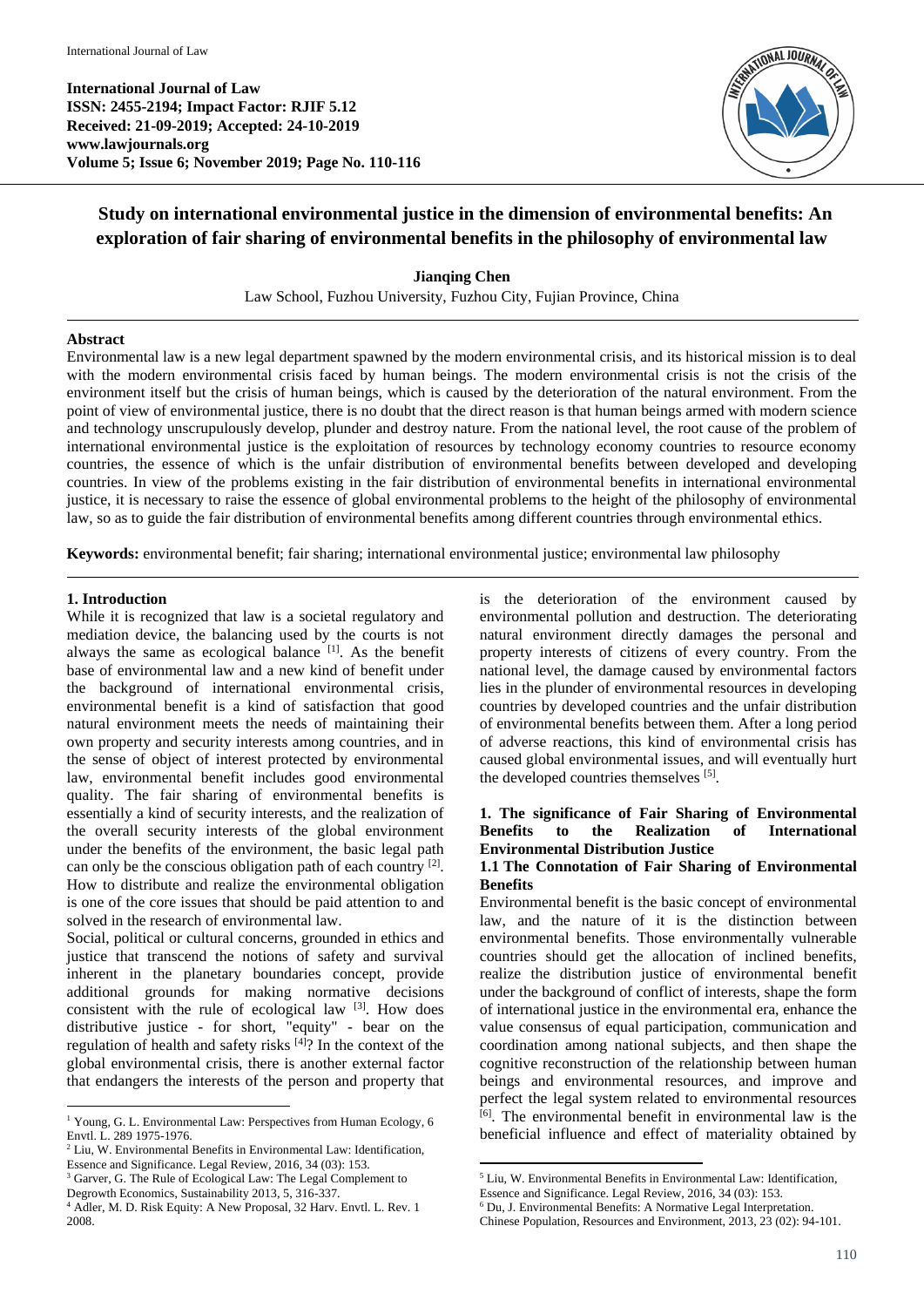people in the process of developing and utilizing environmental elements and natural resources. The corresponding concept in economics is "environmental public goods", which is ultimately reflected in the economic interests to meet the needs of people's development [7] . The pursuit of environmental law value should be based on the maximum value of the environment itself [8].

In the era of post-industrial civilization, injustice based on environmental and resource factors has been strengthened day by day, and international environmental injustice has become more and more serious due to the different possession of environmental benefits. From a global perspective, it seems that pollution has no borders, but the actual impact is different. On the one hand, many types of pollution are caused by the unfair distribution of environmental resources and different economic status; on the other hand, those countries with high economic status will be far away from the environmental disaster area, and can make use of technical resources to get timely and effective relief. All these phenomena are caused by the unfair distribution of environmental benefits. The environmental benefits are differentiated, the dominant areas and the dominant groups enjoy the environmental welfare, while the inferior areas and the inferior groups suffer the environmental deficit, which should be shared and borne by all [9].

However, we have to admit that environmental benefits have the characteristics of integrity. Seen from the aspect of security interests, environmental benefits can only be a kind of overall interests, rather than the interests of some individuals. The integrity of environmental benefits is determined by the integrity of the natural environment itself. It is an undeniable objective fact that the natural environment has regional integrity and even global one. In the same natural environment, people have actually been connected by the natural environment into a community, that is, the environmental community. The members of the community share a common destiny with the natural environment in which they live. If the environmental benefits cannot be shared equitably, every state member will be adversely affected by the deterioration of the global environment, and will eventually make the good global environment worse and worse <sup>[10]</sup>. From this perspective, this is exactly what the fair sharing of environmental benefits should mean, and only in this way can international environmental justice, as the concept of environmental law, be realized.

### **1.2 The Significance of Fair Sharing of Environmental Benefits**

All environmental benefits that should be protected by environmental law are the ought-to-be legal interests of environmental law, the environmental benefits that have been regulated by environmental law are the actual legal

 $\overline{a}$ 

Interests of environmental law, and the environmental benefits that have been typed into the form of rights and powers are the positive legal interests of environmental law. Whether or not environmental benefits can be divided into private interests, for human society, first of all, this type of benefits or interests has the characteristics of integrity. Because the environment and its natural resource elements are the material basis for the survival and development of human society and the source of human wealth. "There is only one earth for human" is our inescapable destiny [11]. Therefore, it is necessary to view the divisibility and fair sharing of environmental benefits on the basis of its overall characteristics, so as to have the value significance pursued by environmental law. From the perspective of environmental law, people should not only regulate the behaviors that affect the increase and reduction of environmental benefits and make institutional arrangements for the protection of environmental public interests but also balance the differentiated environmental benefits of different subjects and different regions [12].

Environmental legal process is an action process of environmental benefits, which is based on the differentiation of environmental benefits, and the expression of the interests of various interest subjects is the basis of the legal process of interests. According to this, the law confirms the interests and selects and positions the list of interests based on the value judgment, so as to increase the total amount of interests through the protection of positive interests and the restriction of negative interests.

The result after the regulating of environmental law is to promote social welfare. Through the legal process of interest recognition, interest protection and restriction, the ultimate foothold is the increase of environmental benefits, which is a balance of correction. Through this balance, negative environmental behavior can be reduced and positive environmental behavior can be increased. The increase of positive environmental behavior means the correction of the imbalance of environmental benefits and the promotion of social interests <sup>[13]</sup>. Therefore, this is the greatest significance of fair sharing of environmental benefits. In the current situation of ecological security challenges and limited reserves of natural resources, and in the complex situation of intertwined environmental and social problems among countries, environmental law should not only coordinate the Benefits of environmental differentiation but also undertake the task of rectifying the benefits of environmental differentiation and increasing environmental benefits.

# **2. The Basic Situation of International Environmental Benefit Sharing**

# **2.1 Exploitation of Resources by Technology Economy Countries to Resource Economy Countries**

A prevailing assumption has been that pollution is a

**.** 

<sup>7</sup> Shi, Y. Balance of Ecological interests: principle, Approach and

Expansion. Forum on Political Science and Law, 2014, 32 (02): 28-37.

<sup>8</sup> Wang, C. Negative Protection of Environmental Benefits by Environmental law in China and its reflection. Jinan Journal (Philosophy

and Social Sciences), 2013, 35 (06): 81-86. <sup>9</sup> Du, J. Environmental Benefits: A Normative Legal Interpretation.

Chinese Population, Resources and Environment, 2013, 23 (02): 94-101. <sup>10</sup> Liu, W. Environmental Benefits in Environmental Law: Identification, Essence and Significance. Legal Review, 2016, 34 (03): 153.

<sup>&</sup>lt;sup>11</sup> Shi, Y. Environmental Benefits, Environmental Rights and the

Hierarchical Construction of Environmental Power-- Thinking based on the Method of Legal Interest Analysis. Studies in Law and Business, 2013, 30 (05): 47-57.

<sup>12</sup> Shi, Y. Environmental Benefits, Environmental Rights and the

Hierarchical Construction of Environmental Power-- Thinking based on the Method of Legal Interest Analysis. Studies in Law and Business, 2013, 30 (05): 47-57.

<sup>13</sup> Du, J. Environmental Benefits: A Normative Legal Interpretation. Chinese Population, Resources and Environment, 2013, 23 (02): 94-101.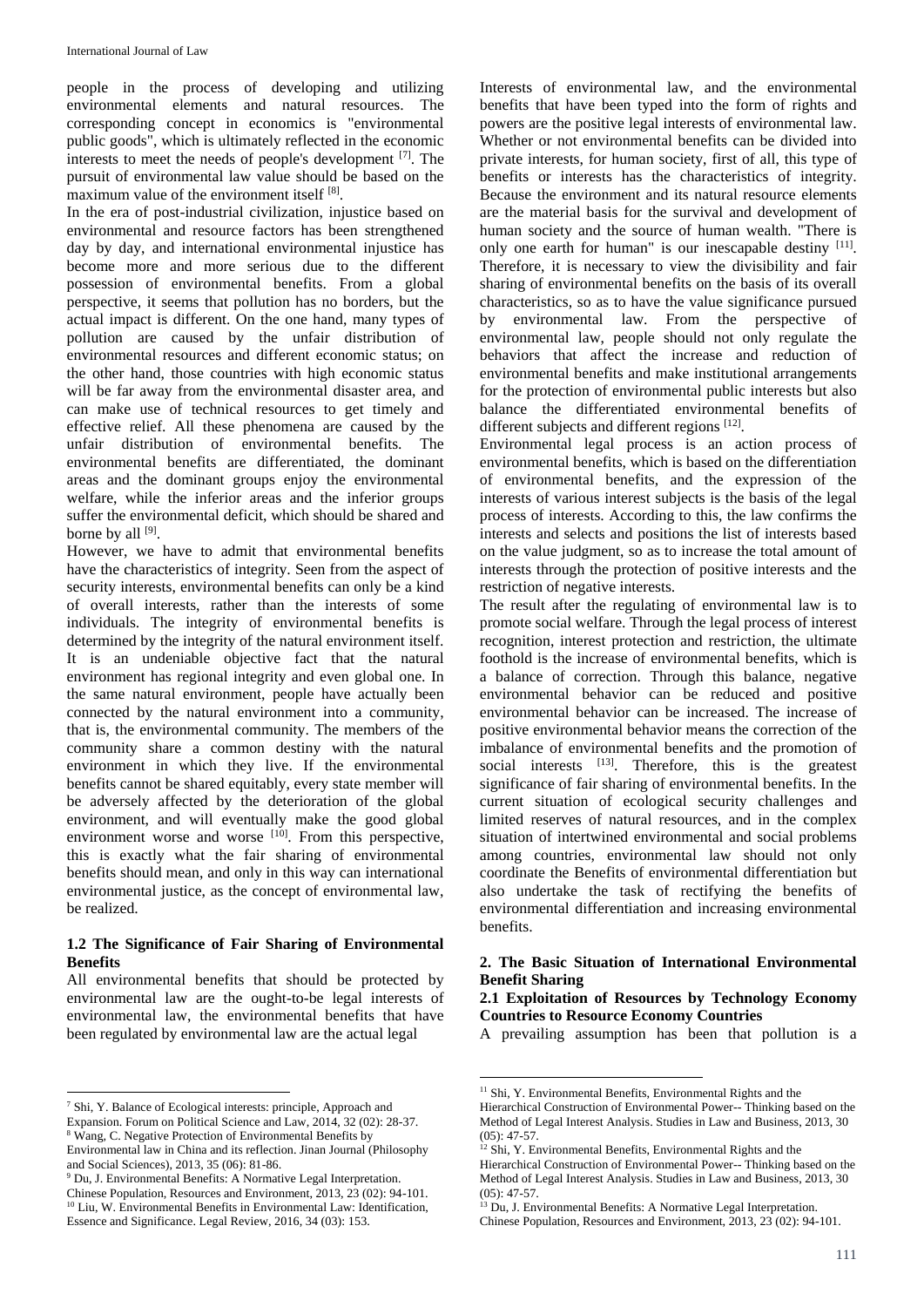problem faced equally by everyone in society [14]. Under the existing market competition pattern, developed countries transfer high energy consumption and high pollution industries to developing countries. Developing countries mainly export raw materials and other primary products, engage in labor-intensive processing, import capital and technology-intensive manufactured products from developed countries. Developed countries obtain most of the added value by virtue of patent and other advantages, but are unwilling to undertake more obligations for common development. Similarly, developed countries are reluctant to fully respect the interests of developing countries in reducing global carbon emissions. The ethical dimension of the environment has been around for centuries, floating outside the harbor of what has come to be described as environmental law [15]. On the one hand, the developed countries make the developing countries bear most of the environmental pollution and carbon emissions through industrial transfer, and reduce their own carbon emissions through importing the processed products of developing countries, so as to obtain environmental benefits. On the other hand, developed countries have more advanced lowcarbon emission technologies than developing countries, have greater economic affordability, and should make more practical efforts to reduce global carbon emissions. In spite of ethical doubts that have been raised about market-based environmental regulation, such programs deserve closer attention [16]. Under the current international economic order, the mechanism of coordinating the interest relationship among different countries is highly rigid, and many human factors are intensifying the deep contradiction of interests, which brings obvious adverse impact to the global economic development.

On the whole, the rich natural resources of developing economies and emerging economies provide a realistic guarantee for new industrialization and information technology. The huge population of a developing economy or an emerging economy can provide sufficient labor force and huge domestic market, actively participate in the international division of labor and the international market, seize the opportunity of international industrial transfer, and the development prospect of the national economy in developing economies and emerging economies is very promising. Obviously, in order to achieve the expected development goals, developing countries must have a good international economic order to provide support. However,

The impact of the current international economic order on developing countries is asymmetrical and obviously disadvantageous. A narrow focus on distribution neglects a search for causation  $[17]$ . The existing international economic order is still dominated by the developed countries to make rules, and it is operated under the control of the developed countries. The developed countries have become the biggest beneficiaries, resulting in an inherent imbalance in the international economic order. The imbalances and

 $\overline{a}$ 

asymmetries of the existing international economy are reflected in many aspects. Firstly, from the perspective of the international production system, the technological level and financial strength of developed economies are far superior to those of the developing economies. Most of the developing economies are engaged in the production, export and processing of primary products in the international division of labor, mainly using cheap labor or natural resources at the bottom of the international division of labor system. As a result, developed economies have achieved most of the added value gains. Secondly, from the perspective of the international trading system, the unreasonable and unequal international division of labor system has led to the imbalance of the international trading system, the price of primary products continuing to decline, the prices of manufactured goods and services continuing to rise, and the terms of trade faced by developing economies continuing to deteriorate. Finally, from the perspective of the international governance system, in terms of major issues, developed economies objectively have both more actual resources and more discourse power. To date, individuals claiming environmental inequities have exhausted most, if not all, remedial measures to cure alleged environmental injustices [18]. As a result, developed economies are able to assume more obligations but often shirk their responsibilities, while developing economies are often required to undertake higher obligations beyond their affordability, leading to asymmetries in the rights and obligations of different countries in reality [19].

The different status of developed countries and developing countries in the international division of labor directly determines their unequal status in international trade relations. Developed countries can rely on their monopoly advantages in technology, capital, etc. to suppress developing countries by increasing the prices of material products and service products and lowering the prices of imported raw materials. The characteristics of this international trade exchange make the trade relations between countries seriously unbalanced, which makes the western developed countries in the international exchange have been in an active and favorable position, while the developing countries have been in a disadvantageous and passive position. Therefore, it is not difficult to find that in all previous economic crises, developed countries always introduced some trade barrier measures, safety standard measures and so on to pass on their domestic economic crises [20] .

#### **2.2 The Dominant Position of the U.S. Dollar Aggravates the Unfair Distribution of International Environmental Benefits**

The current international financial system is based on unequal international economic and social relations, so it is fundamentally unbalanced. Most developing countries have weak economic foundation, lack of support points for

**.** 

<sup>14</sup> Mohai, P. & Bryant, B. Environmental Injustice: Weighing Race and Class as Factors in the Distribution of Environmental Hazards, 63 U. Colo.  $L$  Rev. 921.

<sup>&</sup>lt;sup>15</sup> Olson, J. M. Shifting the Burden of Proof: How the Common Law Can Safeguard Nature and Promote an Earth Ethic. 20 Envtl. L. 891.

<sup>&</sup>lt;sup>16</sup> Rose, C. M. Scientific Innovation and Environmental Protection: Some Ethical Considerations. 32 Envtl. L. 755.

<sup>&</sup>lt;sup>17</sup> Foster, S. Justice from the Ground up: Distributive Inequities, Grassroots Resistance, and the Transformative Politics of the Environmental Justice Movement. 86 Cal. L. Rev. 775.

<sup>&</sup>lt;sup>18</sup> Tripolsky, M. A New Nepa to Take a Bite Out of Environmental Injustice. 23 B.U. Pub. Int. L.J. 313.

 $19$  Chen, F. & Lu, B. Speed up the Renewal of the International Economic Order. International Trade, 2015 (06): 4 -10.

<sup>&</sup>lt;sup>20</sup> He, X. On the Imbalance and Reconstruction of the Current International Economic Order. Economic Review Journal, 2012 (06): 22-25.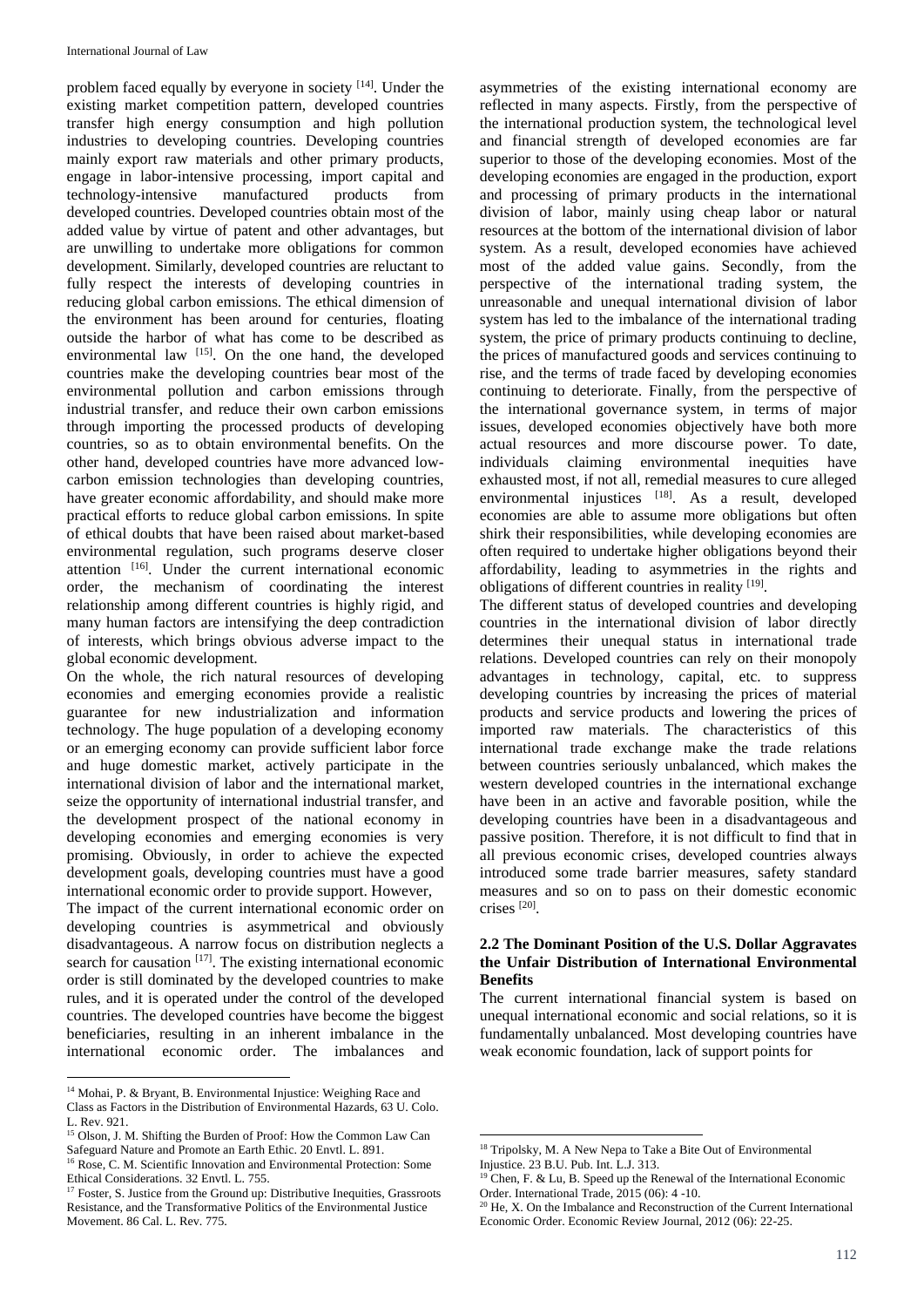Economic development, slow economic development, financial constraints and serious shortage of funds, which prevent them from accumulating the necessary financial resources for their own economic development. If developing countries want to achieve all-round economic development, it is not enough to rely on their own limited export earnings, and it is even more undesirable to trade for economic development at the expense of resources and environment. To solve this problem, most developing countries integrate themselves into the financial system formulated by developed countries, and obtain funds through attracting foreign investment, borrowing from developed countries and receiving economic assistance from developed countries. There are a number of reasons why choices may differ from the decisions predicted by the narrow version of rational choice theory <sup>[21]</sup>. On the face of it, this approach can indeed alleviate the financial pressure on the economic development of developing countries for a period of time, but in essence, as the current international financial markets are almost completely manipulated by developed countries, developing countries can easily fall into a disadvantageous position. From the perspective of developed countries, they expect more opportunities to enter the economic field of developing countries. By transferring funds to developing countries, making use of interests and profits and other forms to seek a large number of benefits, they control the policy-making and even the development direction of developing countries with financial capital.

The Bretton Woods system established after World War II made the U.S. dollar dominant and monopolistic in the international currency. The United States can influence the economies of developing countries by controlling U.S. dollar circulation and changing exchange rates, and can even pass on the economic crisis to developing countries. After the collapse of the Bretton Woods system, the U.S. dollar and the currencies of other major western developed countries adopted a floating exchange rate system. Although the international monetary system is pegged to the U.S. dollar alone, the financial system of developing countries is still unable to break away from the control of developed countries. Because these currencies have the functions of international settlement and foreign exchange reserves, and the small exchange rate fluctuations of developed country currencies against the U.S. dollar will have a great impact on the financial systems of developing countries. As a result, developing countries are only subordinate in this international monetary system, unable to prevent the risks posed by exchange rate fluctuations or, in turn, to affect exchange rates. Throughout the international financial system after World War II, it is not difficult to find that many economic crises in the capitalist world in the decades after the war have had a profound impact on developing countries [22] .

#### **3. The Ways to Realize the Fairness of International Environmental Benefit Sharing**

## **3.1 Fair Sharing of International Environmental Benefits Requires the Guidance of Philosophy of Environmental Law**

The phenomenon of law reflects the relationship between

justice and interests. The phenomenon of law is a tool to regulate various interest relations in order to realize social justice. Law also conducts an open-ended search for understanding but demands a definite finding of facts at a given point in time  $[23]$ . The law in the sense of "ought to be" and the law in the sense of "reality" have different relations with justice and interests. As a claim, law contains the subjective freedom and rights of the subject, which originates from the social and economic relations and represents the concept of justice based on the economy. As a rule or system, law is an objective rule to judge people's interests and behaviors. As a standard to judge whether the law is in line with justice, the law regulates the interest relations under the guidance of law. The phenomenon of law is a tool to regulate various interest relations in order to realize social justice  $[24]$ . The question remains as to how society can accurately account for the value of nature in a world where consumption, expansion, and progression often stifle the cries of the natural world [25].

According to the relationship between the whole and the local, there are overall interests and local interests. There are contradictions and conflicts between the interests of different subjects, so the law becomes necessary. As a means of social control, law must stipulate the distribution of various interests and balance all kinds of interests, sometimes the law is the product of mutual balance and compromise of different interests, and the law must also regulate the actual interests of society. As it ought to be, law should have justice, otherwise it is "evil law". Justice, also known as fairness, equity and rationality, is the ideal that human beings yearn for [26].

In order to deal with the relationship between short-term interests and long-term interests, from the perspective of environmental law philosophy, all subjects are required to have a long-term vision and foresight. They should not only be able to evaluate and compare the various kinds of synchronic interests but also be able to analyze and judge the diachronic interest situation, so as to assess the situation according to the present situation and development trend of various interests in social life, and they should choose the best interest pattern, determine the best interest plan and obtain the best legal effect based on the present situation and the future. Therefore, with a profound understanding of environmental issues, only by sublimating them into environmental law philosophy can we promote the generation of environmental ethics. Under the correct guidance of environmental ethics, it in turn will promote the realization of fair sharing of environmental benefits among countries [27] .

## **3.2 Change the Existing Division of Labor Pattern of the World Economy**

It must be noted that the problems that have been exposed in the existing international economic order are deep-seated contradictions, serious functional deficiencies and structural

**.** 

 $\overline{a}$  $21$  Green, A. You Can't Pay Them Enough: Subsidies, Environmental Law, and Social Norms. 30 Harv. Envtl. L. Rev. 407.

 $22$  He, X. On the Imbalance and Reconstruction of the Current International Economic Order. Economic Review Journal, 2012 (06): 22-25.

<sup>&</sup>lt;sup>23</sup> Deborah M. Brosnan, D. M. Science, Law, and the Environment: The

Making of a Modern Discipline, 37 Envtl. L. 987. <sup>24</sup> Gong, P. Jurisprudence (2nd Edition). Shanghai: Fudan University Press, 2008:45.

<sup>&</sup>lt;sup>25</sup> Mitchell, M. Cries from the Cafos: A Case for Environmental Ethics. 39 J. Legal Prof. 67.

<sup>&</sup>lt;sup>26</sup> Gong, P. Jurisprudence (2nd Edition). Shanghai: Fudan University Press, 2008:45.

<sup>27</sup> Fu, Z. Progress in Jurisprudence (4th Edition). Beijing: Law Press, 2013: 46.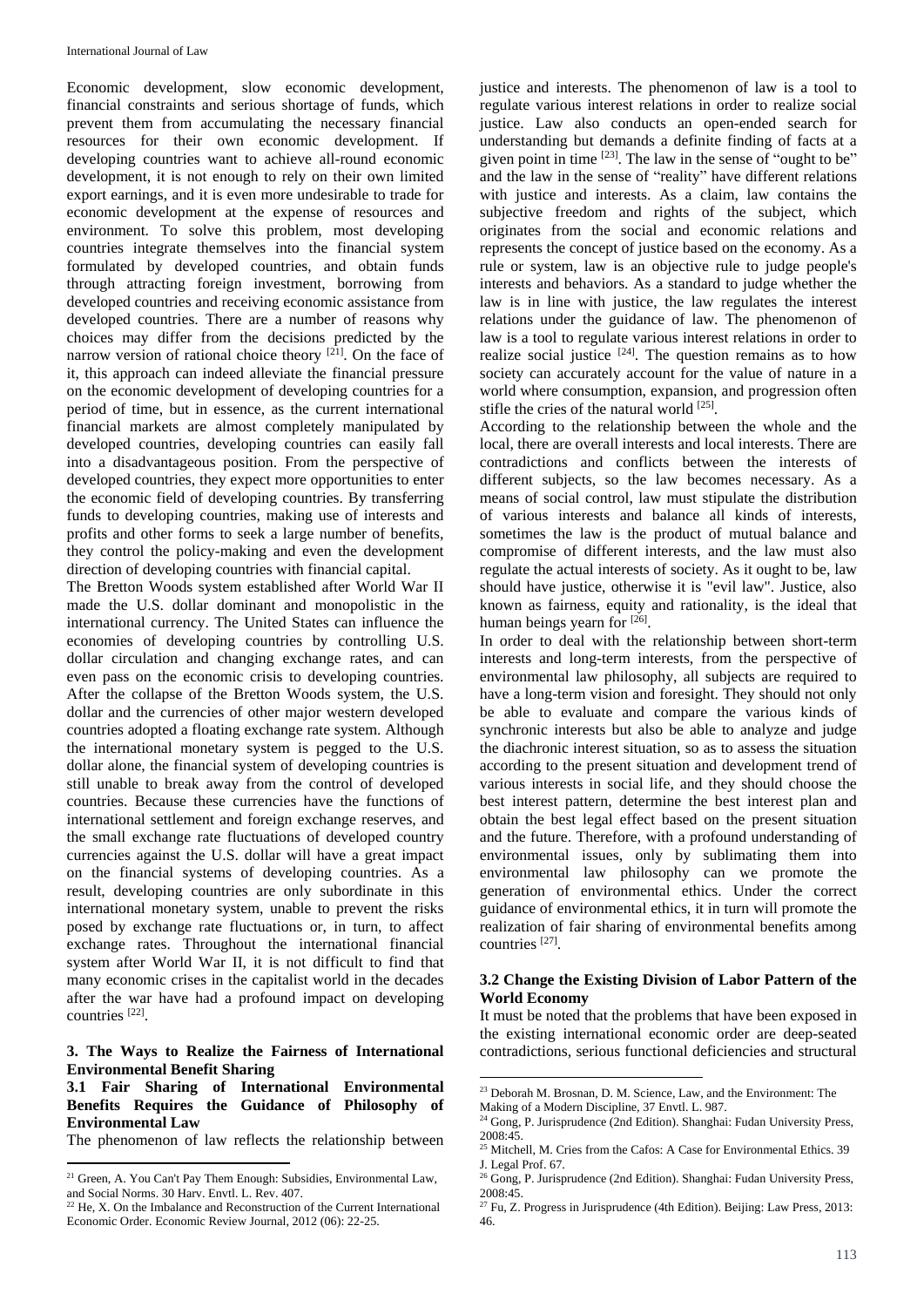disorders. If the international community turns a blind eye to this and even avoid solving problems, it will only accumulate more and more problems and ultimately harm the interests of all international members. It is time to take early action to reform and update the international economic order. The more they delay, the greater the cost will be. Only by eliminating the malpractices can they better promote the development of the global economy in the future.

The international economic order should pay more attention to and respond to the needs of developing countries. In terms of population size, geographical area and resources, developing countries undoubtedly account for the vast majority of the world. In this sense, the real international economic order is the one that can satisfy the international economic order of developing countries. Developing countries represent the future of global economic development. Without the effective development of developing countries, there will be no progress in the global economy, and there will be no future for the global economy. In a modern society with a highly open economy, the economic development of various countries is highly interdependent. The economic growth of developing countries is not only related to their own progress but also closely related to the economic operation of developed countries. Without the resources and markets provided by developing countries, export trade and foreign investment in developed countries cannot be carried out normally [28]. Distributive justice may give innocent victims a right to compensation, because a well-ordered society is one in which down-side risks are shared by all <sup>[29]</sup>. Therefore, it can be said that the more the international economic order can better respond to the demands of developing countries, the more it can truly perform its due roles and functions, and the more it can provide good support for global economic development.

It is an indisputable fact that the original intention of the United States in building the international economic order was the maximization and persistence of its own interests, and the enlightened spirit and just attitude it once had were being eroded more and more seriously over time. In fact, it is not difficult to observe that the United States is very headstrong on many occasions and is making more and more use of its special position for its own interests, regardless of the economic development and stability of other countries. For its own self-interest, the United States is always trying to obstruct the renewal and reconstruction of the international economic order, and always gives priority to maintaining its hegemonic position. As a result, the existing international economic order is obviously not conducive to the economic growth of emerging countries, which in turn hinders the development of the global economy<sup>[30]</sup>.

Generally speaking, with the continuous progress of economic globalization and the deepening of the interdependence of economic development in various countries, the international economic order has objectively

Become an important public product, which should fully reflect the requirements of the common development of all countries in the world and adapt to the dynamic changes of the world economic pattern. From the legal point of view, the only criterion to judge whether the international economic order is reasonable or not can only be the interests of most countries. The authority of rules originates from the recognition of the majority, and the validity of the rules depends on the compliance of the majority. It is necessary to change the traditional pattern in which the current international economic order is too biased towards the interests of a small number of developed countries, and to form a pattern that is more conducive to the common economic growth of most countries. Environmental values have taken shape around clusters of ethical issues that they share with other, non-environmental questions  $[31]$ . The existing international economic order cannot and should not be artificially ossified but should keep pace with the times and strive to build a space more conducive to the development and progress of human society and economy [32] .

# **3.3 Change the U.S. Dollar-Dominated Monetary Policy**

The current international monetary system is essentially a U.S. dollar standard system, in which the U.S. dollar has a dual identity of both a sovereign currency and an international currency, and its international supply is directly determined by the situation of balance of payments of the United States. But ultimately, together with domestic supply, it depends on the economic policies of the United States, which lacks both spontaneous adjustment mechanism and international restraint and coordination mechanism, which can easily lead to international economic imbalances and sharp fluctuations of international exchange rates [33]. The international monetary system dominated by the U.S. dollar determines the global industrial division of labor system, trade pattern and financial operation rules. The United States dominates the economic resources of the whole world and affects the economic and financial stability of other countries by virtue of the U.S. dollar. Therefore, currently, countries all over the world are seeking the reform of the international financial system  $[34]$ .

In order to mitigate the possible adverse impact of international economic adjustment on the economies of developing countries, effective measures must be taken. The U.S. dollar standard has led to the failure of China's exchange rate policy to a certain extent. China needs to increase the adjustment effect of exchange rate policy by improving the international status of RMB, continue to promote the internationalization of RMB, and increase the proportion of RMB in international pricing and settlement. In recent years, the circulation of RMB in the surrounding areas of China is becoming more and more common, and many countries are willing to use RMB directly for trade settlement. Especially in Southeast Asia, RMB has become the most important foreign currency after the U.S. dollar,

 $\overline{a}$ <sup>28</sup> Chen, F. & Lu, B. Speed up the Renewal of the International Economic Order. International Trade, 2015 (06): 4 -10.

<sup>&</sup>lt;sup>29</sup> Hurd, H. M. Correcting Injustice to Corrective Justice. 67 Notre Dame L. Rev. 51.

 $30$  Chen, F. & Lu, B. Speed up the Renewal of the International Economic Order. International Trade, 2015 (06): 4 -10.

**<sup>.</sup>**  $31$  Purdy, J. Our Place in the World: A New Relationship for Environmental Ethics and Law. 44 Envtl. L. Rep. News & Analysis 10687.

 $32$  Chen, F. & Lu, B. Speed up the Renewal of the International Economic Order. International Trade, 2015 (06): 4 -10.

<sup>&</sup>lt;sup>33</sup> Zhang, C. Dollar Standard, Dollar Circulation and Dollar Trap.

International Financial Research, 2008 (06): 4-13.

 $34$  Xiang, W. & Liu, X. The Problem of Dollar Standard and its

Sustainability. International Financial Research, 2009 (04): 32-39.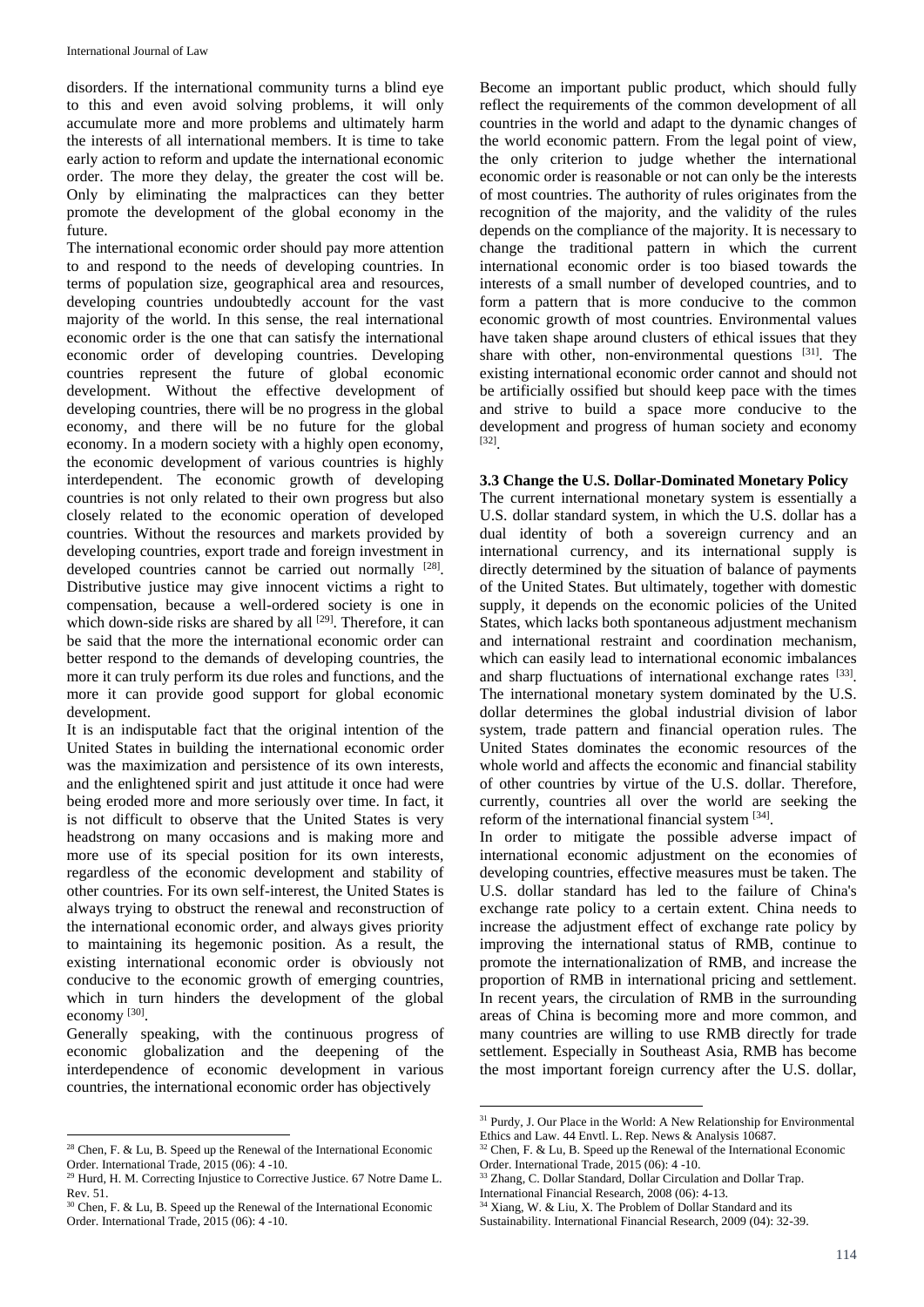euro and yen. China should make full use of the trend of RMB internationalization and formulate various policies and measures conducive to RMB internationalization [35]. Although changing norms is a slow process that faces many barriers, once norm change starts it is equally hard to reverse [36] .

It is of great significance to promote the reform of the international monetary system to solve the problem of global economic imbalance. In order to change the position of of U.S. dollar as the international standard currency and solve the current imbalance of international capital flow, it is necessary to adjust and reform the existing international monetary system. Currently, one of the feasible ways is to establish regional currencies to counter and weaken the status of the U.S. dollar. The launch of the euro is an effective attempt. Although the euro area is facing many difficulties and challenges, it has taken an important step to rebuild the international monetary system. However, in order to break the status of the U.S. dollar, as things stand, the euro alone may not achieve the expected effect, and more regional currencies are needed in the future. The regional currencies are used for international settlement in the region, such as the formation of monetary union between trading partners, which can reduce the dependence on the U.S. dollar, and the issuance of the U.S. dollar will be restricted to a certain extent. For China, the opportunity should be seized to speed up the process of RMB internationalization. At present, the international status of RMB is not commensurate with the international status of China's economy. The main work now is to expand the scale of financial assets denominated in RMB and promote the settlement of RMB in international trade, which will effectively change the distribution pattern of the existing reserve currency [37].

#### **Conclusion**

 $\overline{a}$ 

The subject of "environmental justice" has attracted considerable attention in recent years [38]. The fair sharing of environmental benefits can not only bring the balance of economic interests among countries but also bring the balance of ecological interests [39]. It can bring both material and spiritual benefits to mankind, and it can bring both private and public interests. There are some contradictions and conflicts in this series of interests or benefits. The essence of the global ecological crisis is the conflict of interests, which is due to the limitation of human cognition level. It only pays attention to the economic and private interests brought by the environment, while neglecting the immaterial and public ecological interests brought by the environment to human beings. Blindly sacrificing the economic interests of developing countries to meet the economic interests of developed countries will undoubtedly cause the overall damage to the interests of the global ecological environment, and the result will inevitably be poverty and injustice, which will aggravate the damage to the global environment.

The principle of "common but differentiated responsibilities" was put forward, to some extent, because of the considering of the different historical responsibilities of developed and developing countries for the increase of atmospheric carbon dioxide concentration, as well as the differences in the development stage and emission reduction capacity. Citizens of developed countries currently enjoy the fruits of past greenhouse gas emissions, it is only fair to require those nations to bear a greater burden in solving the climate change problem  $[40]$ . It has become a consensus of all countries to link the issue of climate change with the promotion of global sustainable development. It is recognized by the international community to treat carbon emission as a kind of development rights and interests [41]. Environmental justice seeks to "make environmental protection more democratic" [42]. From the perspective of fair sharing of environmental benefits, the international community should tend to give more carbon emission rights to developing countries, vulnerable groups of climate change and the poor, which requires developed countries to change their extravagant and wasteful lifestyles to reduce carbon emissions. All of these need to be sublimated into the philosophy of environmental law, so that the guidance of environmental ethics can become a consensus among strong and weak countries to consciously protect the global environment and distribute environmental benefits fairly on the basis of the global environmental integrity characteristics.

#### **Author Information**

Jianqing Chen

Law School, Fuzhou University, Fuzhou, Fujian, China E-mail: aaronpower@foxmail.com

#### **References**

- 1. Young GL. Environmental Law: Perspectives from Human Ecology, 6 Envtl. L, 289, 1975-1976.
- 2. Liu W. Environmental Benefits in Environmental Law: Identification, Essence and Significance. Legal Review. 2016; 34(03):153.
- 3. Garver G. The Rule of Ecological Law: The Legal Complement to Degrowth Economics, Sustainability. 2013; 5:316-337.
- 4. Adler MD. Risk Equity: A New Proposal, 32 Harv. Envtl. L. Rev, 2008, 1.
- 5. Du J. Environmental Benefits: A Normative Legal Interpretation. Chinese Population, Resources and Environment. 2013; 23(02):94-101.
- 6. Shi Y. Balance of Ecological interests: principle, Approach and Expansion. Forum on Political Science and Law. 2014; 32(02):28-37.
- 7. Wang C. Negative Protection of Environmental

<sup>35</sup> He, G, & Chang, X. The Mystery of the Dollar Standard and the Trade Surplus between China and the United States. World Economic Research, 2012 (01): 33-38+88.

<sup>36</sup> Babcock, H. M. Putting a Price on Whales to Save Them: What do Morals Have to Do with It?. 43 Envtl. L. 1.

<sup>37</sup> Hu, X. & Guo, X. Dollar Standard, American Economic Virtualization and International Capital Flow: A New Explanation of Today's Global Economic Imbalance. Journal of the Central University of Finance and Economics, 2015(01):77-86+91.

<sup>38</sup> Kevin, D. "Environmental Racism" and Locally Undesirable Land Uses: A Critique of Environmental Justice Theories and Remedies, 8 Vill. Envtl. L.J. 121.

<sup>39</sup> Deng, H. & Han, W. Identification and Orientation of Ecological Interests in the Pedigree of Legal Interests. Legal Review, 2013, 31 (05): 109-115.

<sup>1</sup> <sup>40</sup> Bortscheller, M. J. Equitable but Ineffective: How the Principle of Common but Differentiated Responsibilities Hobbles the Global Fight against Climate Change, 2010 Sustainable Dev. L. & Pol'y 49.

<sup>&</sup>lt;sup>41</sup> Pan, J. & Zheng, Y. Carbon Emissions and Development Rights and Interests. World Environment, 2008 (04): 58-63.

<sup>42</sup> Bullard, R. D. Environmental Justice for All. Unequal Protection:

Environmental Justice and Communities of Color 3, 11.